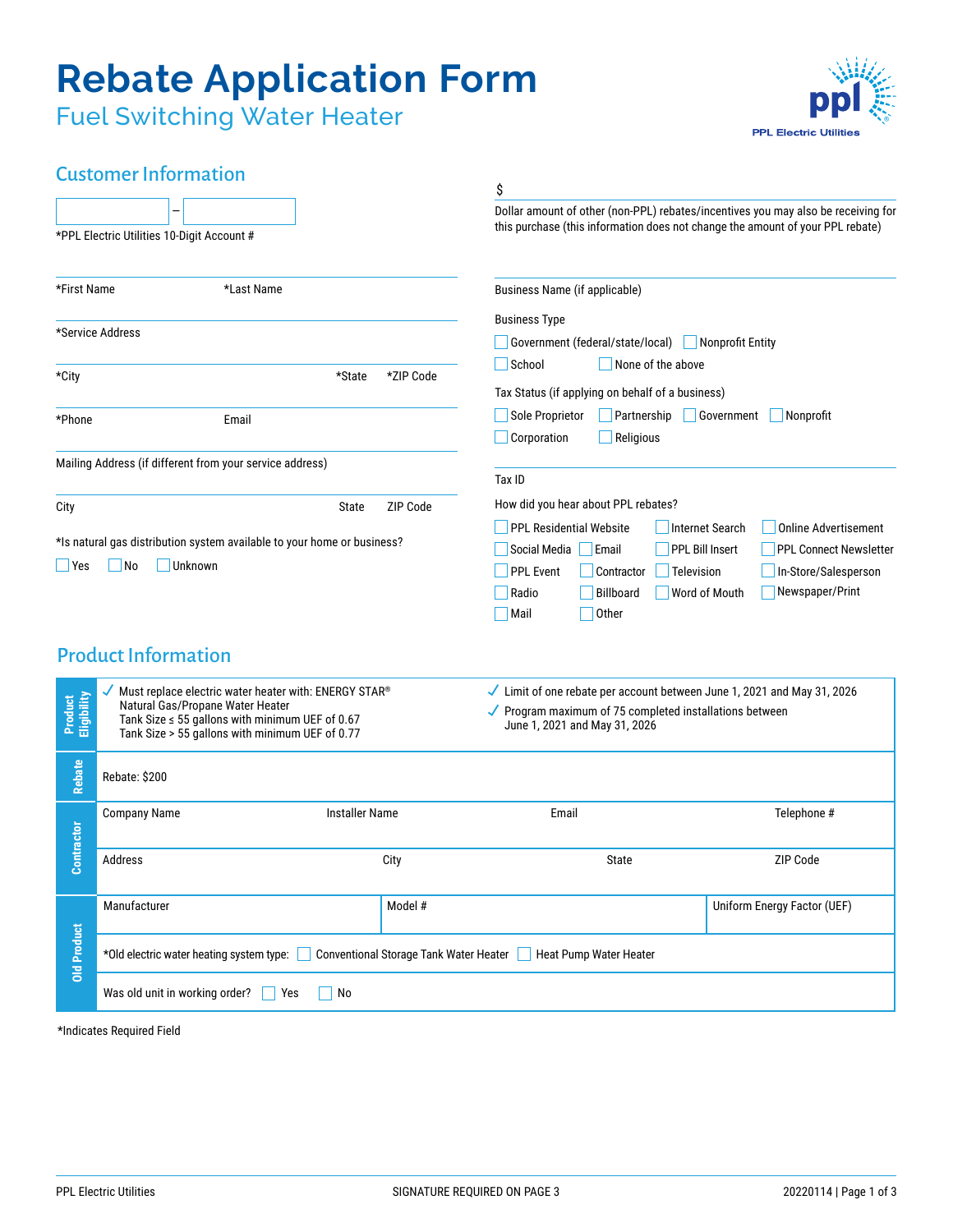|                           | *Manufacturer                                                                                                                                                                                              | $*$ Model #                  | Serial # | *Water Heater Tank Size                                       |  |  |  |
|---------------------------|------------------------------------------------------------------------------------------------------------------------------------------------------------------------------------------------------------|------------------------------|----------|---------------------------------------------------------------|--|--|--|
| <b>New Product</b>        | Material & Labor Cost                                                                                                                                                                                      |                              | $*UEF$   | *Installation Date (MM/DD/YYYY)<br>_____ / _____ / __________ |  |  |  |
|                           | *New Equipment Fuel Type:<br><b>Natural Gas</b><br>Propane<br>Other and the contract of the contract of the contract of the contract of the contract of the contract of the<br>$\mathbf{1}$                |                              |          |                                                               |  |  |  |
| Survey                    | Why did you switch from electric equipment to gas/propane?<br>Check all that apply.<br>Electric equipment did not work/was too costly to repair Less costly to operate Better comfort/convenience/features |                              |          |                                                               |  |  |  |
|                           | What other gas/propane equipment do you have? Check all that apply.                                                                                                                                        |                              |          |                                                               |  |  |  |
|                           | Would you have purchased the gas/propane equipment if PPL did not provide a rebate? $\Box$ Yes $\Box$ No $\Box$ Yes, but not at this time.                                                                 |                              |          |                                                               |  |  |  |
| *Indicates Required Field |                                                                                                                                                                                                            |                              |          |                                                               |  |  |  |
|                           |                                                                                                                                                                                                            |                              |          |                                                               |  |  |  |
|                           |                                                                                                                                                                                                            |                              |          |                                                               |  |  |  |
|                           |                                                                                                                                                                                                            |                              |          |                                                               |  |  |  |
|                           |                                                                                                                                                                                                            |                              |          |                                                               |  |  |  |
|                           |                                                                                                                                                                                                            |                              |          |                                                               |  |  |  |
|                           |                                                                                                                                                                                                            |                              |          |                                                               |  |  |  |
|                           |                                                                                                                                                                                                            |                              |          |                                                               |  |  |  |
|                           |                                                                                                                                                                                                            |                              |          |                                                               |  |  |  |
|                           |                                                                                                                                                                                                            |                              |          |                                                               |  |  |  |
|                           |                                                                                                                                                                                                            |                              |          |                                                               |  |  |  |
|                           |                                                                                                                                                                                                            |                              |          |                                                               |  |  |  |
|                           |                                                                                                                                                                                                            |                              |          |                                                               |  |  |  |
|                           |                                                                                                                                                                                                            |                              |          |                                                               |  |  |  |
|                           |                                                                                                                                                                                                            |                              |          |                                                               |  |  |  |
|                           |                                                                                                                                                                                                            |                              |          |                                                               |  |  |  |
|                           |                                                                                                                                                                                                            |                              |          |                                                               |  |  |  |
|                           |                                                                                                                                                                                                            |                              |          |                                                               |  |  |  |
|                           |                                                                                                                                                                                                            |                              |          |                                                               |  |  |  |
|                           |                                                                                                                                                                                                            |                              |          |                                                               |  |  |  |
|                           | <b>PPL Electric Utilities</b>                                                                                                                                                                              | SIGNATURE REQUIRED ON PAGE 3 |          | 20220114   Page 2 of 3                                        |  |  |  |